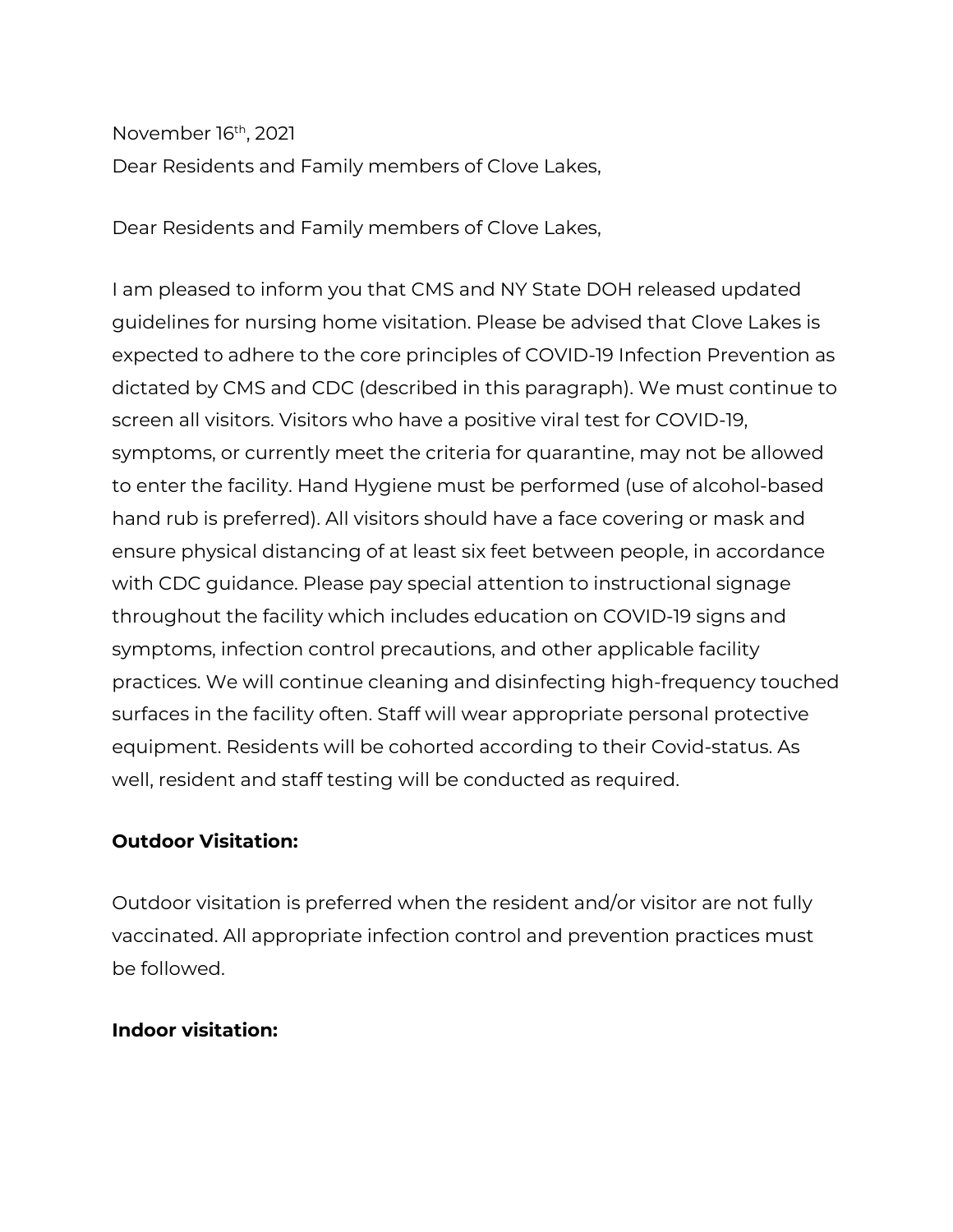Clove Lakes will allow indoor visitation at all times and for all residents as permitted under the regulations. The facility will not limit the frequency and length of visits for residents, the number of visits, or require scheduling of visits. Visits will be conducted in a manner that adheres to the core principles of COVID-19 infection prevention and does not increase risk to other residents. The facility will avoid large gatherings such as parties and events where large numbers of visitors are in the same space at the same time and physical distancing cannot be maintained. Visitors may not walk around the facility and should go directly to the resident's room or designated area. If the resident's roommate is unvaccinated and/or immunocompromised, visits should not be conducted in the resident's room if possible.

## **Visitation according to community levels of transmission:**

According to the guidelines, all residents and visitors should wear face coverings and physically distance at all times if Richmond County's COVID-19 community level of transmission is "substantial" to "high". In the event the level of community transmission is "low" to "moderate", visitors and residents should wear face coverings and maintain physical distance as these are still the safest practices according to (particularly if the resident is at increased risk for severe disease or unvaccinated). Fully vaccinated residents who are not immunocompromised and whose visitors are fully vaccinated may choose not to wear face coverings or masks and to have physical contact. Visitors should wear face coverings or masks when around others regardless of vaccination status.

#### **Visitation of residents on transmission-based precautions or quarantine:**

Visits for residents on transmission-based precautions or quarantine are not recommended due to a potential risk of infection. In case visits occur, the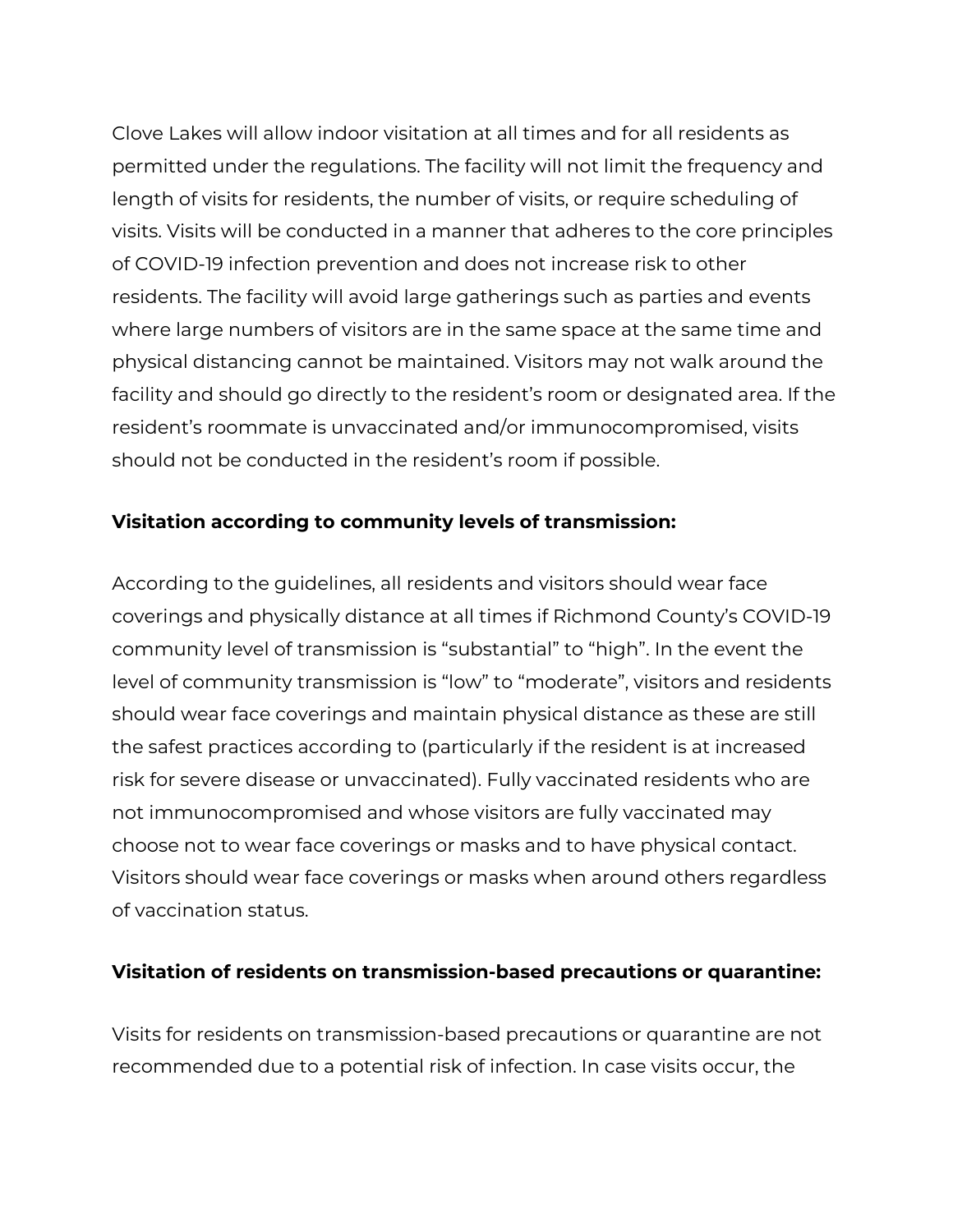resident will be encouraged to wear a well-fitting mask (if tolerated) while the visitor will be expected to adhere to core principles of infection prevention.

## **Close physical contact:**

Fully vaccinated residents can choose to have close contact including touch with their visitor in accordance with the CDC's recommendations.Unvaccinated residents may choose to have physical contact based on their preferences and needs. Unvaccinated residents and their visitors should be mindful of the risks of physical contact.

## **Indoor visitation during an outbreak:**

It is safer for visitors not to enter the facility during an outbreak investigation. If the visit occurs, visitors should be mindful of the potential risk of visiting and the need to follow the core principles of infection prevention. Residents and visitors should wear face coverings or masks regardless of vaccination status and visits should ideally occur in the resident's room.

# **Visitor testing and vaccination:**

Testing is not required but encouraged especially when the level of community transmission is "substantial" or "high". Testing may be available at the facility when feasible and Clove Lakes encourages visitors to be tested on their own before coming to the facility (e.g. within 2-3 days). Visitor vaccination is not required but strongly encouraged. The visitor is not required to show proof of vaccination or testing as a condition of visitation. Visitors who decline to disclose their vaccination status should wear a face covering or a mask at all times.

#### **Communal Activities and Dinning:**